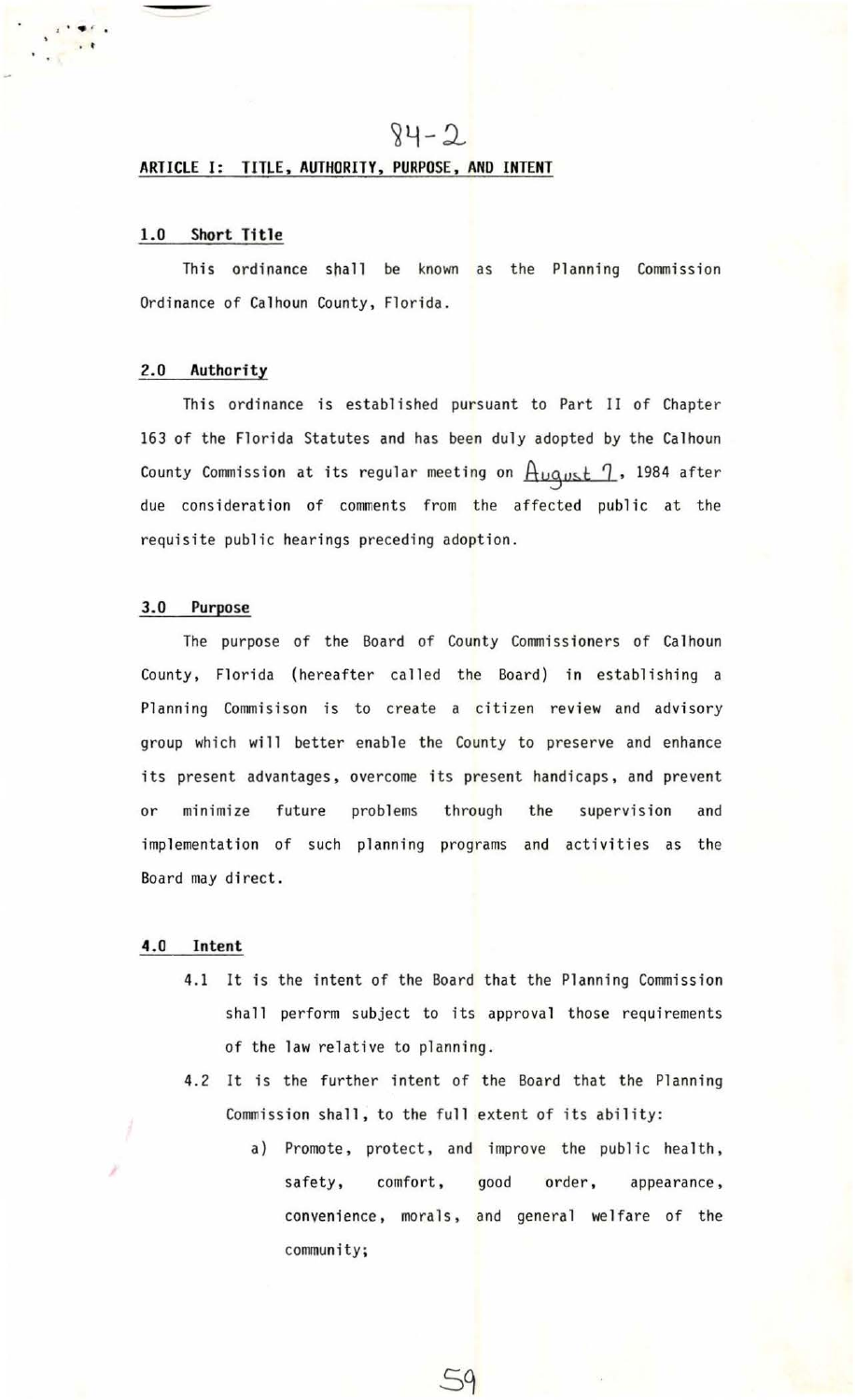- b) Conserve the value of land, buildings, and resources;
- c) Protect the character and maintain the stability of residential, agricultural, business, and industrial areas and promote the orderly development of such areas.

### **ARTICLE** JI : **MEMBERSHIP AND PROCEDURES**

#### **1.0 Membership**

...

- 1.1 The Calhoun County Planning Commission shall have ten members appointed by the Board such that each County Commissioner shall appoint two members from within their district. Initial appointments shall be on the following basis:
	- District 1: one for a one-year term and one for a two-year term;
	- District 2: one for a one-year term and one for a three-year term;
	- District 3: one for a two-year term and one for a three-year term;
	- District 4: one for a one-year term and one for a two-year term;
	- District 5: one for a one-year term and one for a three-year term.

Subsequent appointments shall all be for three-year terms and shall be appointed by the County Commissioner whose appointee's term is expiring.

- 1.2 Planning Commissioners whose terms are expiring are eligible for reappointment.
- 1.3 The Board shall consider in making its appointments the representation of all legitimate interest groups including the building and construction trades, consumer and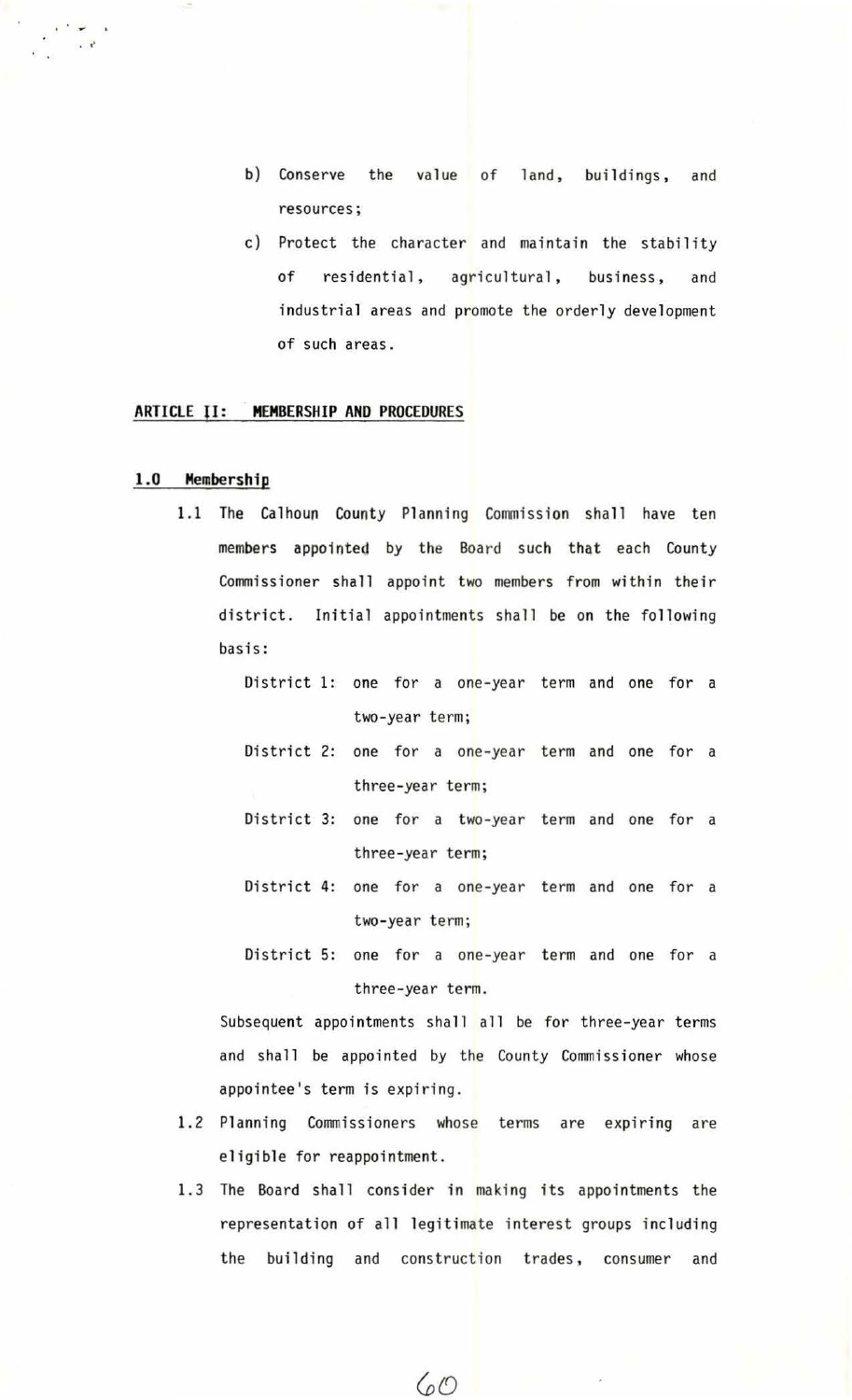environmental advocates, representatives of minority groups, commercial development spokesmen, agricultural interests, and any and all other such groups so as to insure the broadest possible representation of the citizenry of the County.

- 1.4 The Board is authorized to appoint and remove any member from the Planning Commission.
- 1.5 Any vacancies occurring during the unexpired term of office of any member may be filled within thirty days by the County Commissioner whose appointee's seat has become vacant.

## **2.0 Officers. Meetings. By-laws. Budget**

•• - **.J** 

- 2.1 At its first organizational meeting the Planning Commission shall select a Chairman and a Vice Chairman from among its members and shall appoint a secretary who may be an employee of the County.
- 2.2 The Planning Commission shall meet at regular intervals to be determined by it and at such other times as the Chairman or a majority of the Planning Commission may determine. A simple majority of membership shall constitute a quorum. After a quorum has been established, a simple majority of that quorum can transact any official business except in those instances where there is to be adoption or amendment of the Planning Commissioner's By-Laws or any adoption or amendment of any part of the Comprehensive Plan, in which case a vote of a simple majority of the total membership shall be necessary. All meetings of the Planning Commission shall be public.
- 2.3 The Planning Commission shall adopt By-Laws for the transaction of its business. The By-Laws shall reflect

 $(n)$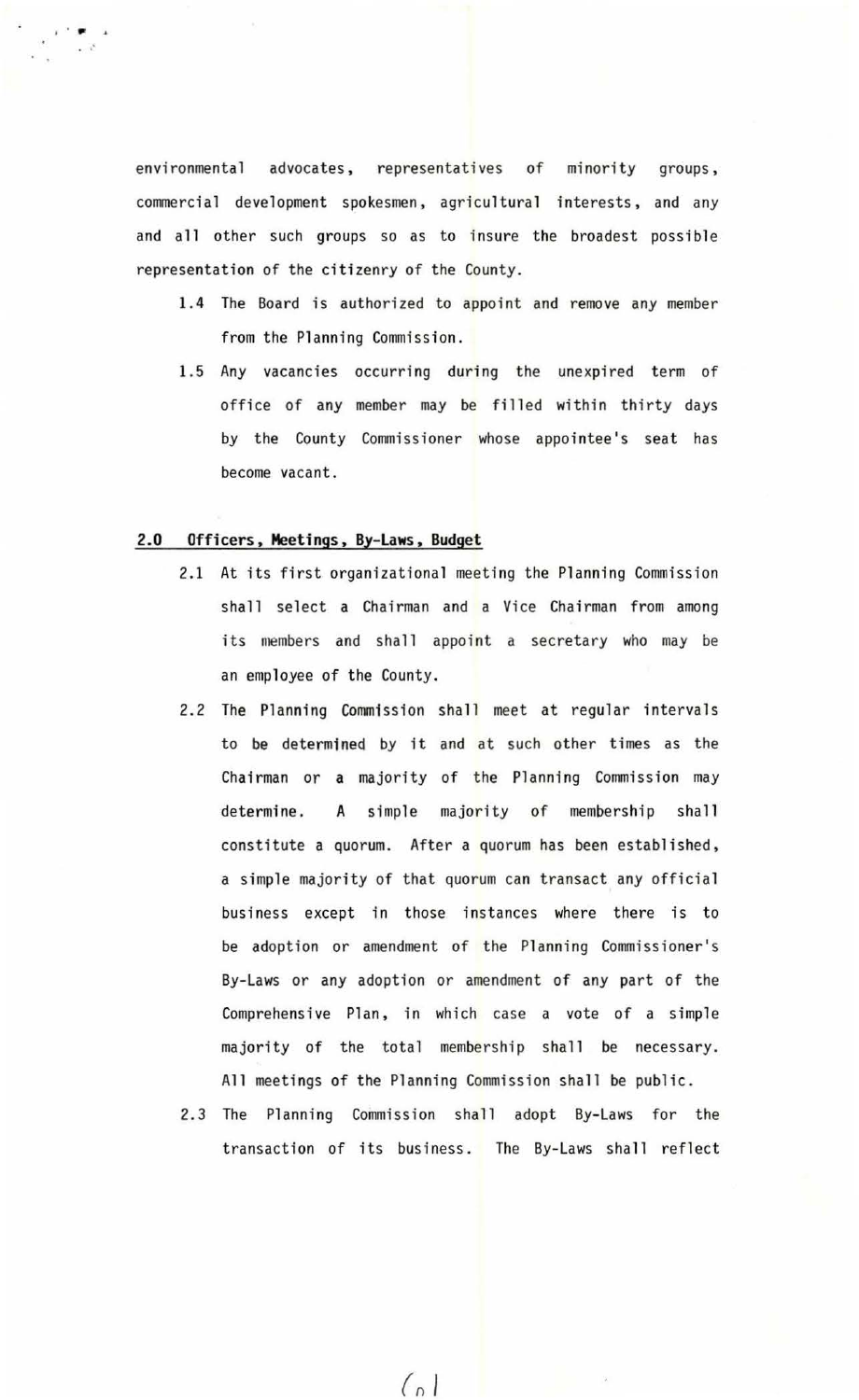the schedule of regular meetings, the manner in which notice shall be given, the date, time, and place, and the subjects to be discussed, as well as the method of calling and conducting special meetings. The By-Laws shall specify the procedures, rules, and regulations necessary for the Planning Commission to conduct its business.

. , ..

- 2.4 The Planning Commission shall keep a properly indexed record of its resolutions, transactions, findings, correspondence, and determinations, including copies of all development plans which may be submitted for its review. Such files and records shall be made available to the general public at some resonable location during normal working hours .
- 2.5 The Planning Commission may, subject to the approval of the Board, request consideration for inclusion within the authorized annual budget of the County. Within the financial limitations set by appropriations made or other funds available, the Planning Commission may, through the Board, employ such experts, technicians, and staff as may be deemed proper and pay their salaries, contractual charges and fees, and such other expenses as are necessary to conduct the work of the Planning Commission.
- 2.6 The Planning Commission may establish a schedule of fees and charges, subject to the Board's approval, for such services as it may be called upon to render. Such fees and charges shall accrue to the County's general revenue fund.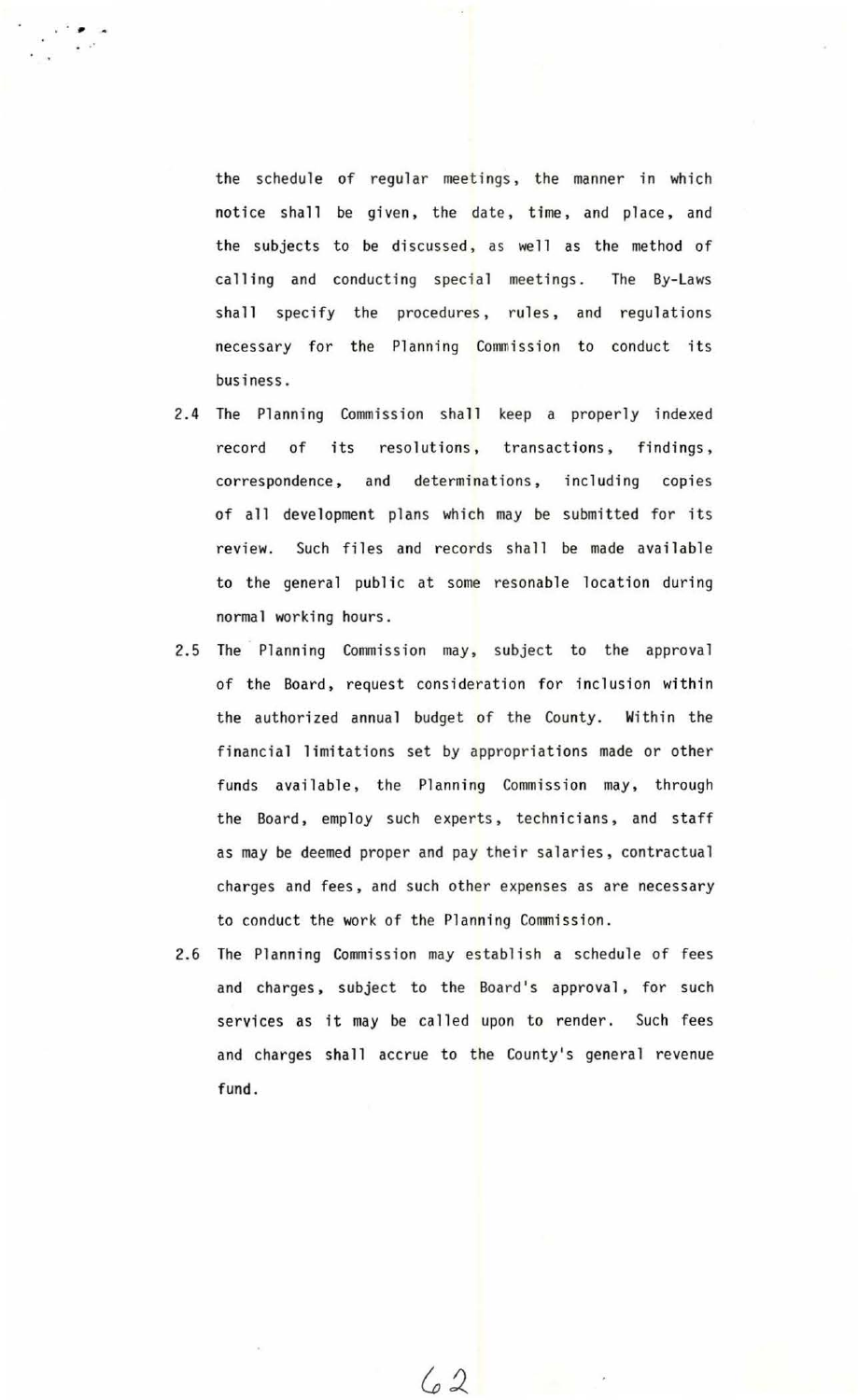## ARTICLE III: FUNCTIONS, POWERS, AND DUTIES

## 1.0 Information Gathering

, . . .

The Planning Commission shall act to acquire and maintain such information and materials as are necessary to an understanding of past trends, present conditions, and forces at work within the County to cause changes in these conditions. Such information and material may include maps and photographs of manmade and natural physical features of the area concerned, statistics on past trends and present conditions with respect to population, property values, economic base, land use, and such other information as is important or likely to be important in determining the amount, direction, and kind of development to be expected in the County and its municipalities.

#### 2.0 Comprehensive Planning

The Planning Commission shall be responsible for coordinating the process by which the Calhoun County Comprehensive Plan is adopted and amended as stipulated in Chapter 163 of the Florida Statutes, including conducting such activities as may be required for timely and useful completion of Evaluation and Appraisal Reports (five-year updates) as required under Ch. 163.3191 F.S. The Planning Commission shall oversee all activities of the County with regard to comprehensive and long-range planning.

### 3.0 land Use Regulation

3.1 Upon the request of the Board the Planning Commission shall prepare for the Board's consideration any zoning codes, maps, or ordinances, subdivision regulations, flood hazard area ordinances, or any other regulations governing land use which the Board may request as suitable for the County.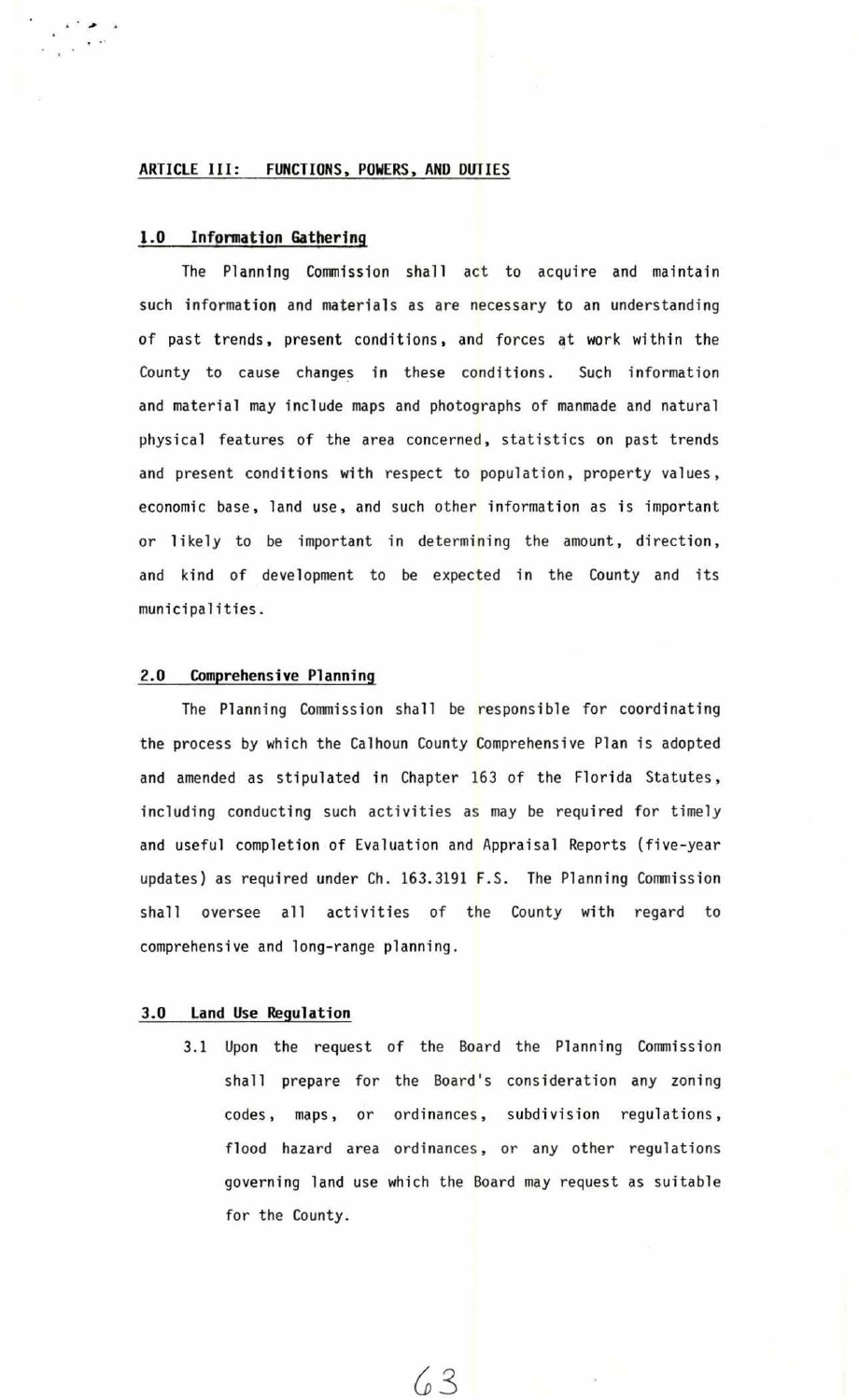- 3.2 The Planning Commission may upon its own initiative propose to the Board any studies of issues, problems, or opportunities which it may find relevant to planning considerations within the County and which, if properly acted upon, would further the purposes of this ordinance. Upon the Board's concurrence with such suggestions, the Planning Commission may proceed to prepare concrete recommendations for the Board's action concerning such issues, problems, or opportunities.
- 3. 3 If the County adopts any future zoning code, maps, or ordinance, the Planning Commission shall be renamed the Calhoun County Planning and Zoning Commission and shall have the responsibilities for a zoning commission as specified in Chapter 163 of the Florida Statues.
- 3.4 If the County adopts any future subdivision regulations, the Planning Commission shall be the designated plat reviewing agency of the County, as specified in Chapters 163 and 177 of the Florida Statutes.

## **ARTICLE** IV: **LEGAL STATUS**

#### **1.0 Amendments**

This ordinance may be amended by the Board subsequent to a notice of public hearing and due consideration of the comments of the general public at that public hearing in accordance with the provisions of Chapter 125 of the Florida Statutes .

# 2.0 **Severance Clause**

Should any section or provision of this ordinance be declared by the courts to be unconstitutional or invalid, such decision shall not affect the validity of the ordinance as a whole, or any part thereof other than the part so declared to be unconstitutional or invalid.